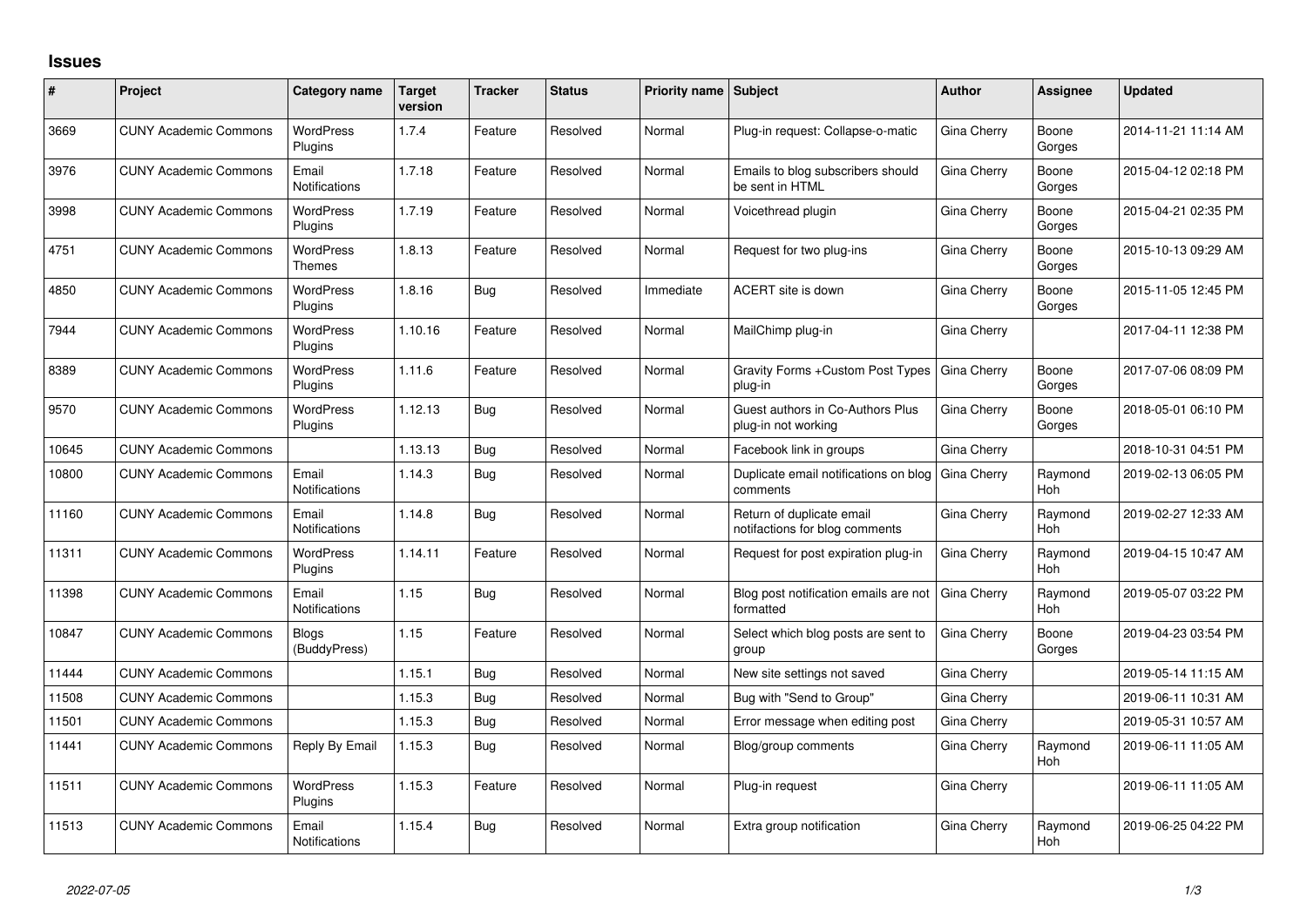| #     | Project                      | <b>Category name</b>        | <b>Target</b><br>version | <b>Tracker</b> | <b>Status</b> | <b>Priority name Subject</b> |                                                                              | Author             | Assignee              | <b>Updated</b>      |
|-------|------------------------------|-----------------------------|--------------------------|----------------|---------------|------------------------------|------------------------------------------------------------------------------|--------------------|-----------------------|---------------------|
| 11488 | <b>CUNY Academic Commons</b> | <b>WordPress</b><br>Plugins | 1.15.8                   | <b>Bug</b>     | Resolved      | Normal                       | Co-authors plus plug-in                                                      | Gina Cherry        | Raymond<br>Hoh        | 2019-08-27 11:36 AM |
| 11927 | <b>CUNY Academic Commons</b> |                             | 1.15.11                  | Bug            | Resolved      | Normal                       | WP editor backups                                                            | Gina Cherry        |                       | 2019-10-08 11:22 AM |
| 12003 | <b>CUNY Academic Commons</b> |                             | 1.15.13                  | Bug            | Resolved      | Normal                       | <b>Editing events using Events</b><br>Manager plugin                         | Gina Cherry        |                       | 2019-10-22 04:39 PM |
| 11997 | <b>CUNY Academic Commons</b> | Domain Mapping              | 1.15.13                  | Bug            | Resolved      | Urgent                       | Domain mapping not working for<br><b>CETLS</b> site                          | Gina Cherry        | Raymond<br>Hoh        | 2019-11-12 10:38 AM |
| 11451 | <b>CUNY Academic Commons</b> | Group Blogs                 | 1.16                     | Feature        | Resolved      | Normal                       | 'Send to group' checkbox should<br>remain unchecked for saved draft<br>posts | Gina Cherry        | Boone<br>Gorges       | 2019-12-04 10:51 AM |
| 11313 | <b>CUNY Academic Commons</b> | Spam/Spam<br>Prevention     | 1.17.7                   | Bug            | Resolved      | High                         | Overly aggressive spam filters                                               | Gina Cherry        | Raymond<br>Hoh        | 2020-11-05 04:30 PM |
| 14568 | <b>CUNY Academic Commons</b> | <b>WordPress</b><br>Plugins | 1.18.14                  | Feature        | Resolved      | Normal                       | Plugin request: Gravity Forms<br>Advanced Post Creation Add-On               | Gina Cherry        |                       | 2021-07-13 01:18 PM |
| 14841 | <b>CUNY Academic Commons</b> | <b>WordPress</b><br>Plugins | 1.18.20                  | <b>Bug</b>     | Resolved      | Normal                       | Issue with Co-Authors Plus in the<br>Customizr theme                         | Gina Cherry        | Raymond<br><b>Hoh</b> | 2021-10-07 08:14 PM |
| 14848 | <b>CUNY Academic Commons</b> | <b>WordPress</b><br>Plugins | 1.18.21                  | Bug            | Resolved      | Normal                       | Bug with Gravity Forms/Commons<br>interaction                                | Gina Cherry        | Raymond<br>Hoh        | 2021-10-13 06:51 PM |
| 15094 | <b>CUNY Academic Commons</b> | Group Invitations           | 2.0.0                    | Bug            | Resolved      | Normal                       | Group admins added to site as<br>authors, not admins                         | Gina Cherry        | Boone<br>Gorges       | 2022-05-26 11:36 AM |
| 11649 | <b>CUNY Academic Commons</b> | WordPress<br>Plugins        | 2.0.3                    | Bug            | In Progress   | Normal                       | CC license displayed on every page                                           | <b>Gina Cherry</b> | Raymond<br>Hoh        | 2022-06-29 11:32 AM |
| 13704 | <b>CUNY Academic Commons</b> |                             |                          | <b>Bug</b>     | Rejected      | Normal                       | Site logo not updating                                                       | Gina Cherry        |                       | 2021-02-23 10:46 AM |
| 12036 | <b>CUNY Academic Commons</b> | Email<br>Notifications      |                          | Bug            | Resolved      | Normal                       | Blog post notification not sent to<br>group                                  | Gina Cherry        |                       | 2019-11-04 11:36 AM |
| 11582 | <b>CUNY Academic Commons</b> |                             |                          | Bug            | Rejected      | Normal                       | Site privacy options                                                         | Gina Cherry        |                       | 2019-06-20 11:26 AM |
| 11512 | <b>CUNY Academic Commons</b> |                             |                          | <b>Bug</b>     | Duplicate     | Normal                       | Links not opening in new tab                                                 | Gina Cherry        |                       | 2019-06-04 11:08 AM |
| 11507 | <b>CUNY Academic Commons</b> |                             |                          | <b>Bug</b>     | Rejected      | Normal                       | Apply layout to existing site?                                               | Gina Cherry        |                       | 2019-05-31 01:33 PM |
| 10363 | <b>CUNY Academic Commons</b> |                             |                          | <b>Bug</b>     | Resolved      | Normal                       | Domain mapping for CETLS site                                                | Gina Cherry        |                       | 2018-10-23 10:52 AM |
| 40    | <b>CUNY Academic Commons</b> | <b>BuddyPress</b><br>(misc) |                          | Bug            | Resolved      | Normal                       | Notification won't go away                                                   | Gina Cherry        | Boone<br>Gorges       | 2009-10-19 03:49 PM |
| 39    | <b>CUNY Academic Commons</b> | <b>BuddyPress</b><br>(misc) |                          | Bug            | Resolved      | High                         | Email notifications for group I had<br>not joined                            | Gina Cherry        | Boone<br>Gorges       | 2009-10-19 03:49 PM |
| 3892  | <b>CUNY Academic Commons</b> | WordPress<br>(misc)         | Future<br>release        | Bug            | Resolved      | High                         | The given object ID is not that of a<br>menu item.                           | <b>Gina Cherry</b> | Gina Cherry           | 2016-06-21 04:49 PM |
| 15203 | <b>CUNY Academic Commons</b> |                             | Not tracked              | <b>Bug</b>     | Resolved      | Normal                       | Comments no longer working                                                   | Gina Cherry        |                       | 2022-01-19 03:41 PM |
| 13969 | <b>CUNY Academic Commons</b> | Server                      | Not tracked              | Bug            | Resolved      | Normal                       | Problems accessing the Commons                                               | <b>Gina Cherry</b> |                       | 2021-02-11 03:10 PM |
| 12030 | <b>CUNY Academic Commons</b> |                             | Not tracked $ $ Bug      |                | Resolved      | Normal                       | Issue with scheduled publishing                                              | Gina Cherry        |                       | 2020-02-11 04:47 PM |